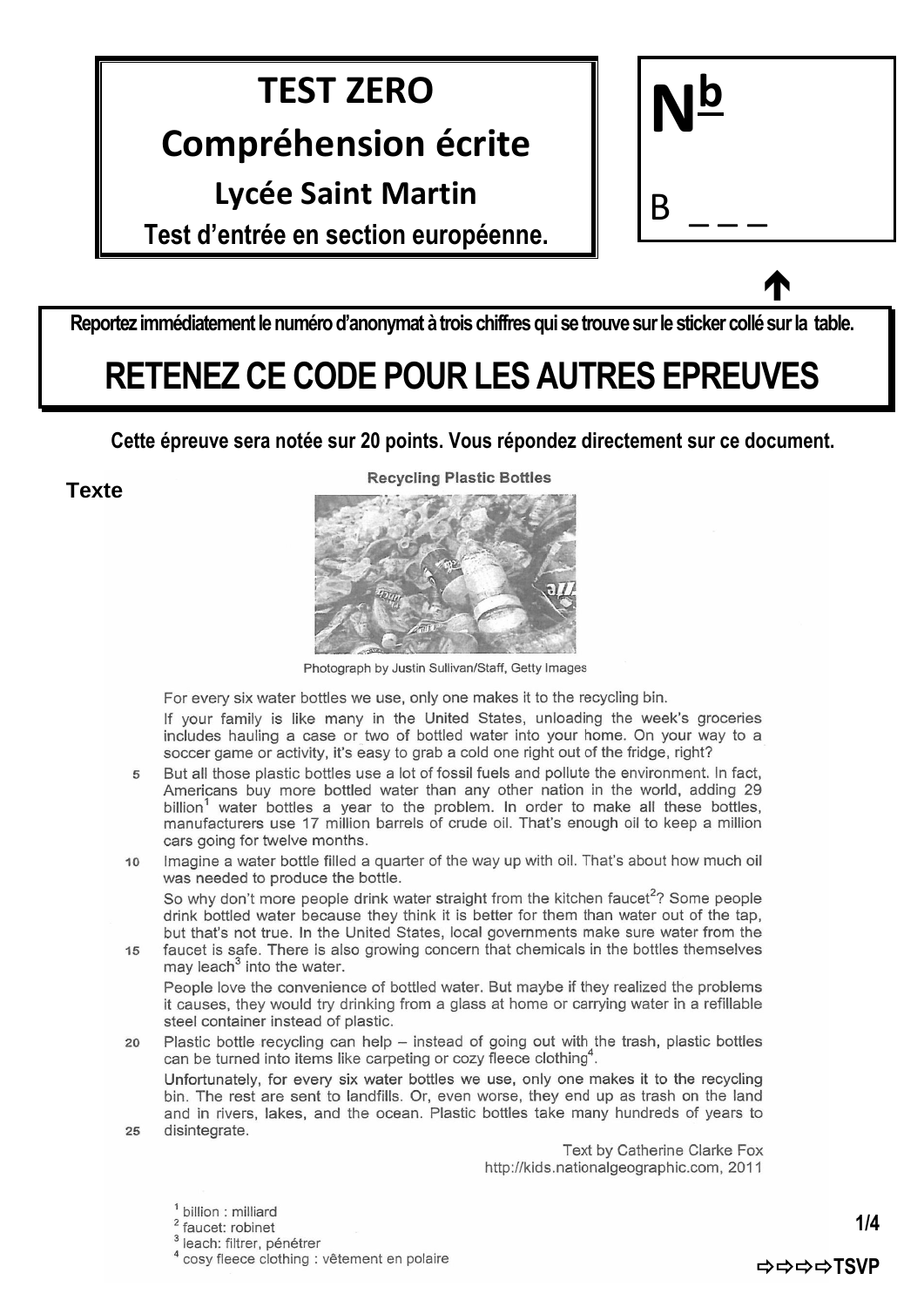# **I – COMPREHENSION DU TEXTE /10**

**A – Vous organisez une rencontre entre Catherine Clarke Fox, l'auteur de l'article et les habitants de votre quartier. Pour préparer cette soirée, Catherine Clarke vous demande de préparer des affichettes qui illustrent les idées développées dans son texte.**

**Cochez « yes » si l'affichette est correcte et « no » si l'affichette est incorrecte.**

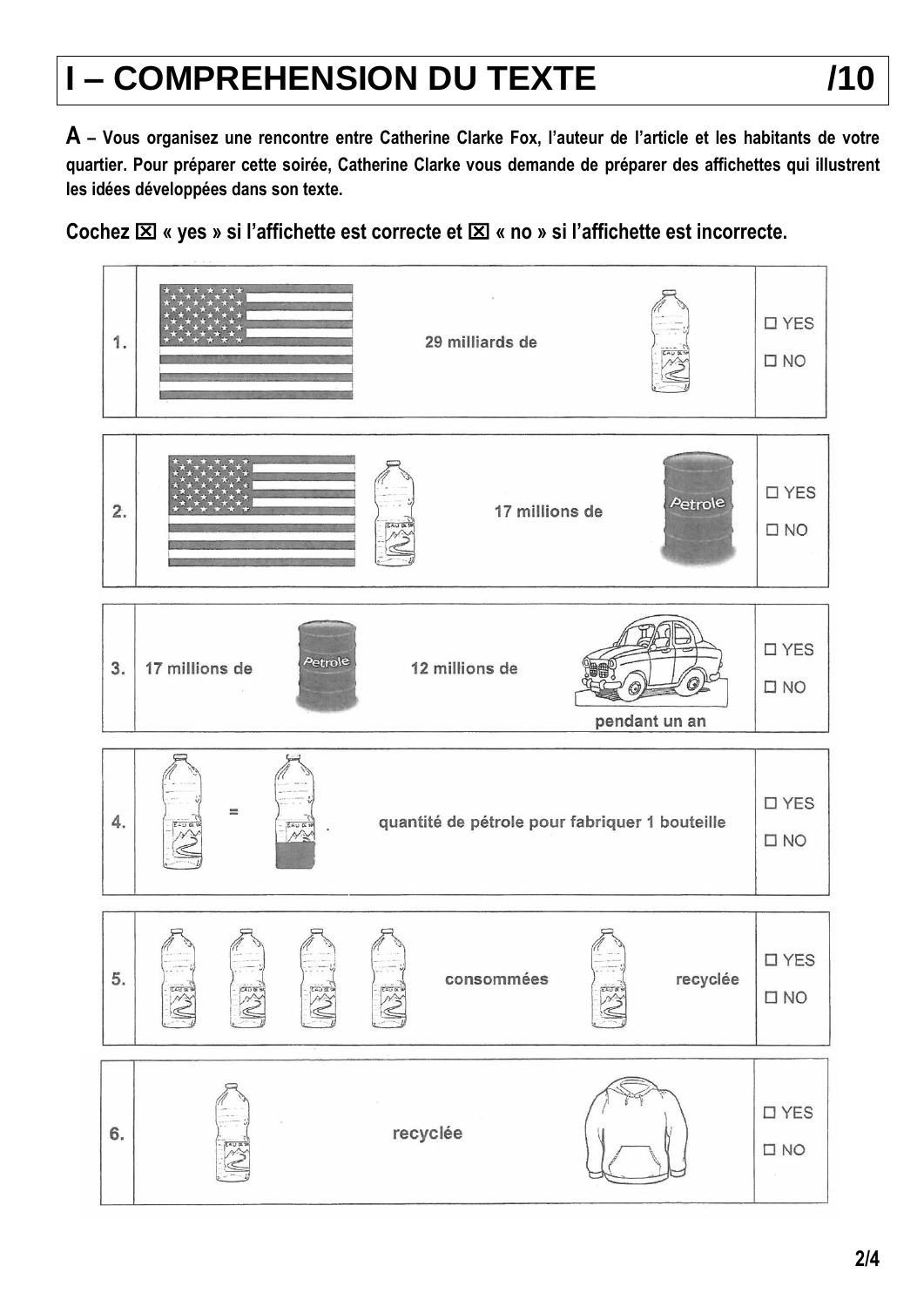#### **B – Compléter ces phrases avec des mots du texte.**

| 1. Coal, petrol, gas, peat release energy when they are burnt : they are _______________________.<br>2. (At the restaurant, the waiter aks) Which water would you prefer? Sparkling, still or ___________ water?<br>3. (In every plane, security announcement): Please ______________________________that your seat belts are<br>securely fastened and kindly turn your attention to the screens!<br>4. All rooms used in common must always be treated with care and kept clean. It is prohibited to leave<br>personal __________________ in these rooms. Rubbish must be disposed of properly in the provided<br><u> 1989 - Johann Barnett, f</u><br>5. In 2050, there will be 9 ________________ people on Earth! How will we feed them?<br>C - Traduire en français.<br>In fact, Americans buy more bottled water than any other nation in the world, adding 29 billion water bottles<br>a year to the problem.<br>D – Pendant le débat, les adeptes de l'eau en bouteille donnent leurs arguments.<br>Dites avec le texte s'ils sont vrais ou faux. Complétez le point de vue de Catherine Clarke Fox |  |  |  |  |  |  |  |  |
|------------------------------------------------------------------------------------------------------------------------------------------------------------------------------------------------------------------------------------------------------------------------------------------------------------------------------------------------------------------------------------------------------------------------------------------------------------------------------------------------------------------------------------------------------------------------------------------------------------------------------------------------------------------------------------------------------------------------------------------------------------------------------------------------------------------------------------------------------------------------------------------------------------------------------------------------------------------------------------------------------------------------------------------------------------------------------------------------------------|--|--|--|--|--|--|--|--|
|                                                                                                                                                                                                                                                                                                                                                                                                                                                                                                                                                                                                                                                                                                                                                                                                                                                                                                                                                                                                                                                                                                            |  |  |  |  |  |  |  |  |
|                                                                                                                                                                                                                                                                                                                                                                                                                                                                                                                                                                                                                                                                                                                                                                                                                                                                                                                                                                                                                                                                                                            |  |  |  |  |  |  |  |  |
|                                                                                                                                                                                                                                                                                                                                                                                                                                                                                                                                                                                                                                                                                                                                                                                                                                                                                                                                                                                                                                                                                                            |  |  |  |  |  |  |  |  |
|                                                                                                                                                                                                                                                                                                                                                                                                                                                                                                                                                                                                                                                                                                                                                                                                                                                                                                                                                                                                                                                                                                            |  |  |  |  |  |  |  |  |
|                                                                                                                                                                                                                                                                                                                                                                                                                                                                                                                                                                                                                                                                                                                                                                                                                                                                                                                                                                                                                                                                                                            |  |  |  |  |  |  |  |  |
|                                                                                                                                                                                                                                                                                                                                                                                                                                                                                                                                                                                                                                                                                                                                                                                                                                                                                                                                                                                                                                                                                                            |  |  |  |  |  |  |  |  |
|                                                                                                                                                                                                                                                                                                                                                                                                                                                                                                                                                                                                                                                                                                                                                                                                                                                                                                                                                                                                                                                                                                            |  |  |  |  |  |  |  |  |
|                                                                                                                                                                                                                                                                                                                                                                                                                                                                                                                                                                                                                                                                                                                                                                                                                                                                                                                                                                                                                                                                                                            |  |  |  |  |  |  |  |  |
|                                                                                                                                                                                                                                                                                                                                                                                                                                                                                                                                                                                                                                                                                                                                                                                                                                                                                                                                                                                                                                                                                                            |  |  |  |  |  |  |  |  |
|                                                                                                                                                                                                                                                                                                                                                                                                                                                                                                                                                                                                                                                                                                                                                                                                                                                                                                                                                                                                                                                                                                            |  |  |  |  |  |  |  |  |
|                                                                                                                                                                                                                                                                                                                                                                                                                                                                                                                                                                                                                                                                                                                                                                                                                                                                                                                                                                                                                                                                                                            |  |  |  |  |  |  |  |  |
|                                                                                                                                                                                                                                                                                                                                                                                                                                                                                                                                                                                                                                                                                                                                                                                                                                                                                                                                                                                                                                                                                                            |  |  |  |  |  |  |  |  |
|                                                                                                                                                                                                                                                                                                                                                                                                                                                                                                                                                                                                                                                                                                                                                                                                                                                                                                                                                                                                                                                                                                            |  |  |  |  |  |  |  |  |
|                                                                                                                                                                                                                                                                                                                                                                                                                                                                                                                                                                                                                                                                                                                                                                                                                                                                                                                                                                                                                                                                                                            |  |  |  |  |  |  |  |  |
|                                                                                                                                                                                                                                                                                                                                                                                                                                                                                                                                                                                                                                                                                                                                                                                                                                                                                                                                                                                                                                                                                                            |  |  |  |  |  |  |  |  |
|                                                                                                                                                                                                                                                                                                                                                                                                                                                                                                                                                                                                                                                                                                                                                                                                                                                                                                                                                                                                                                                                                                            |  |  |  |  |  |  |  |  |
|                                                                                                                                                                                                                                                                                                                                                                                                                                                                                                                                                                                                                                                                                                                                                                                                                                                                                                                                                                                                                                                                                                            |  |  |  |  |  |  |  |  |

| 1. L'eau en bouteille est plus saine.                                                                                                                                                                                                                                                          | $\square$ vrai | $\Box$ faux |
|------------------------------------------------------------------------------------------------------------------------------------------------------------------------------------------------------------------------------------------------------------------------------------------------|----------------|-------------|
|                                                                                                                                                                                                                                                                                                |                |             |
|                                                                                                                                                                                                                                                                                                |                |             |
| 2. L'eau en bouteille, c'est plus pratique.                                                                                                                                                                                                                                                    | $\Box$ vrai    | $\Box$ faux |
| Mais à la maison on peut utiliser $\frac{1}{2}$ = $\frac{1}{2}$ = $\frac{1}{2}$ = $\frac{1}{2}$ = $\frac{1}{2}$ = $\frac{1}{2}$ = $\frac{1}{2}$ = $\frac{1}{2}$ = $\frac{1}{2}$ = $\frac{1}{2}$ = $\frac{1}{2}$ = $\frac{1}{2}$ = $\frac{1}{2}$ = $\frac{1}{2}$ = $\frac{1}{2}$ = $\frac{1}{2$ |                |             |
|                                                                                                                                                                                                                                                                                                |                |             |
| 3. On peut recycler les bouteilles en plastique.                                                                                                                                                                                                                                               | $\square$ vrai | $\Box$ faux |
|                                                                                                                                                                                                                                                                                                |                |             |

**TSVP**